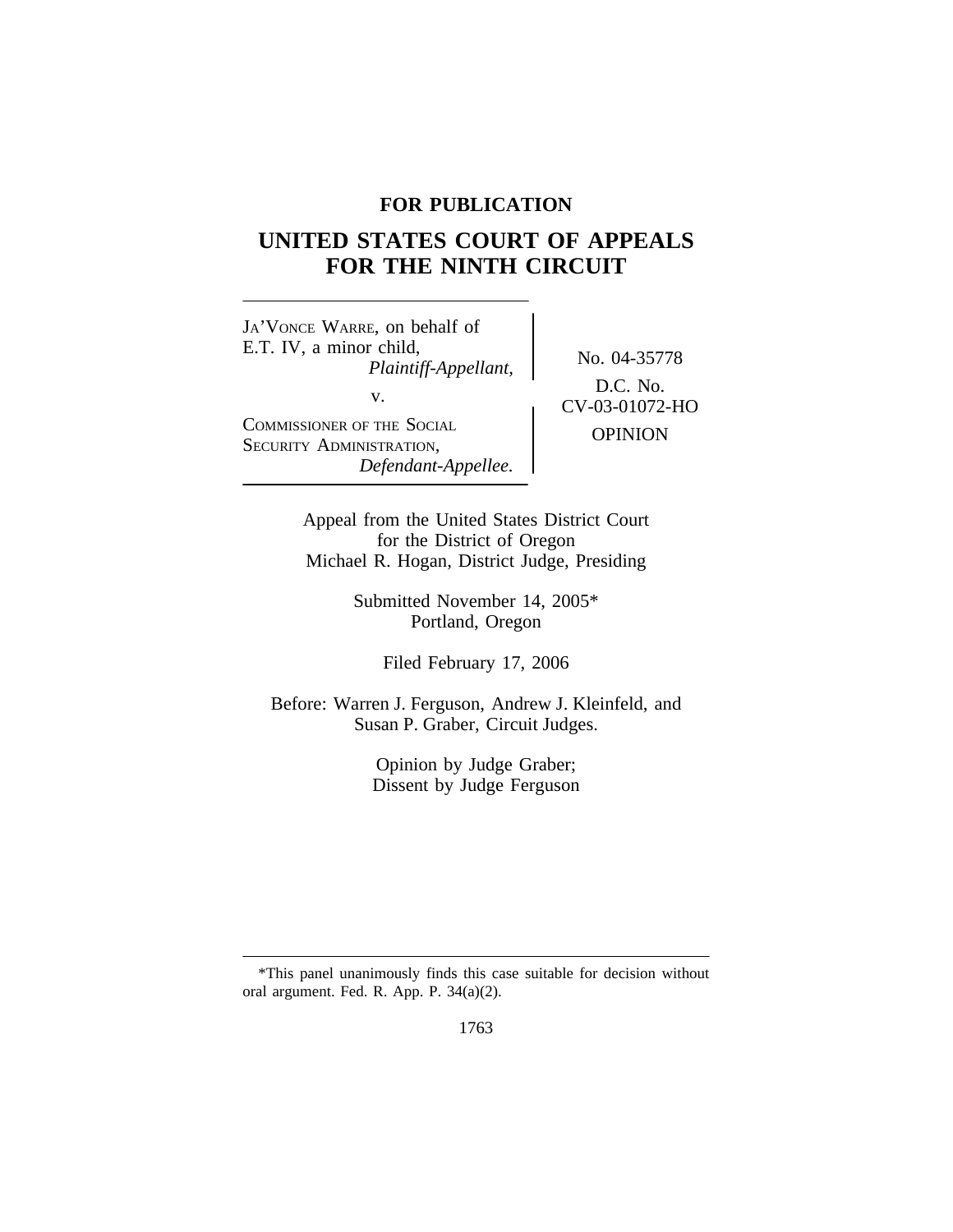# **COUNSEL**

David B. Lowry, Portland, Oregon, for the plaintiff-appellant.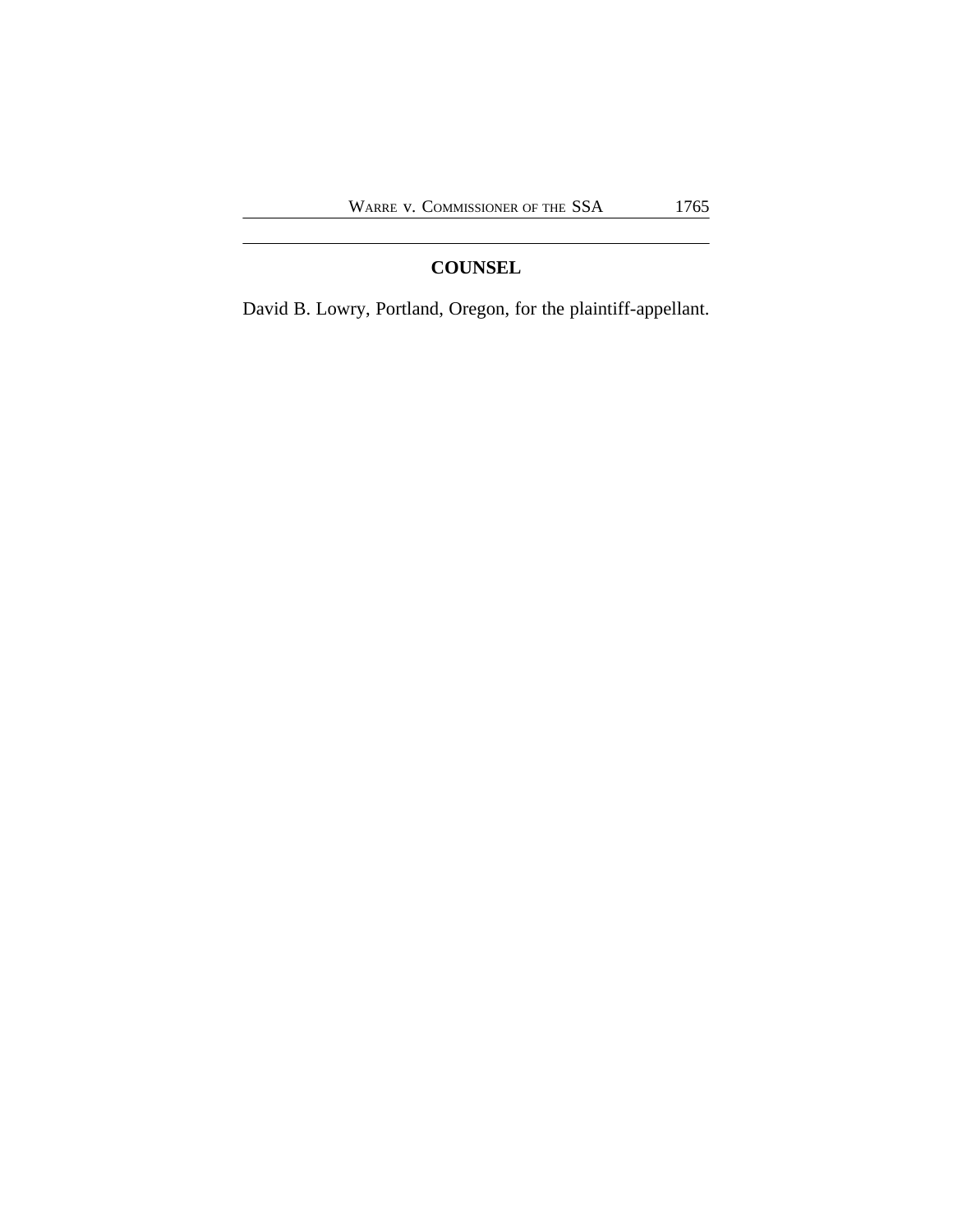Leisa A. Wolf, Assistant Regional Counsel, Social Security Administration, Seattle, Washington, for the defendantappellee.

#### **OPINION**

GRABER, Circuit Judge:

Plaintiff Ja'Vonce Warre appeals from the district court's affirmance of a decision to terminate the Supplemental Security Income ("SSI") benefits of her minor son. We hold that (1) the Commissioner of Social Security permissibly interpreted Listing 100.02A, which defines a growth impairment to be a disability, to require a continuing reduction in a child's growth velocity, rather than a mere continuation of shorter stature; and (2) substantial evidence supports the finding that Plaintiff's son had medically improved to the point where he no longer met Listing 100.02A. Accordingly, we affirm the decisions below.

#### FACTS AND PROCEDURAL HISTORY

The pertinent facts are, for the most part, undisputed. Plaintiff applied for SSI benefits in 1996 on behalf of her son E.T. IV, who was then seven months old. *See* 20 C.F.R. § 416.924 (defining eligibility for a child's SSI benefits). The child is diagnosed with isovaleric acidemia, a rare metabolic disorder that causes concentrations of protein in the blood and tissues. Upon consideration of the 1996 application, an administrative law judge ("ALJ") found E.T. IV to be disabled because his impairment met the criteria of Listings 100.02 and 110.07C, 20 C.F.R. pt. 404, subpt. P., app. 1.**<sup>1</sup>** His head size was below

**<sup>1</sup>**Listing 100.02 defines as a disability:

Growth impairment, considered to be related to an additional specific medically determinable impairment, and one of the following: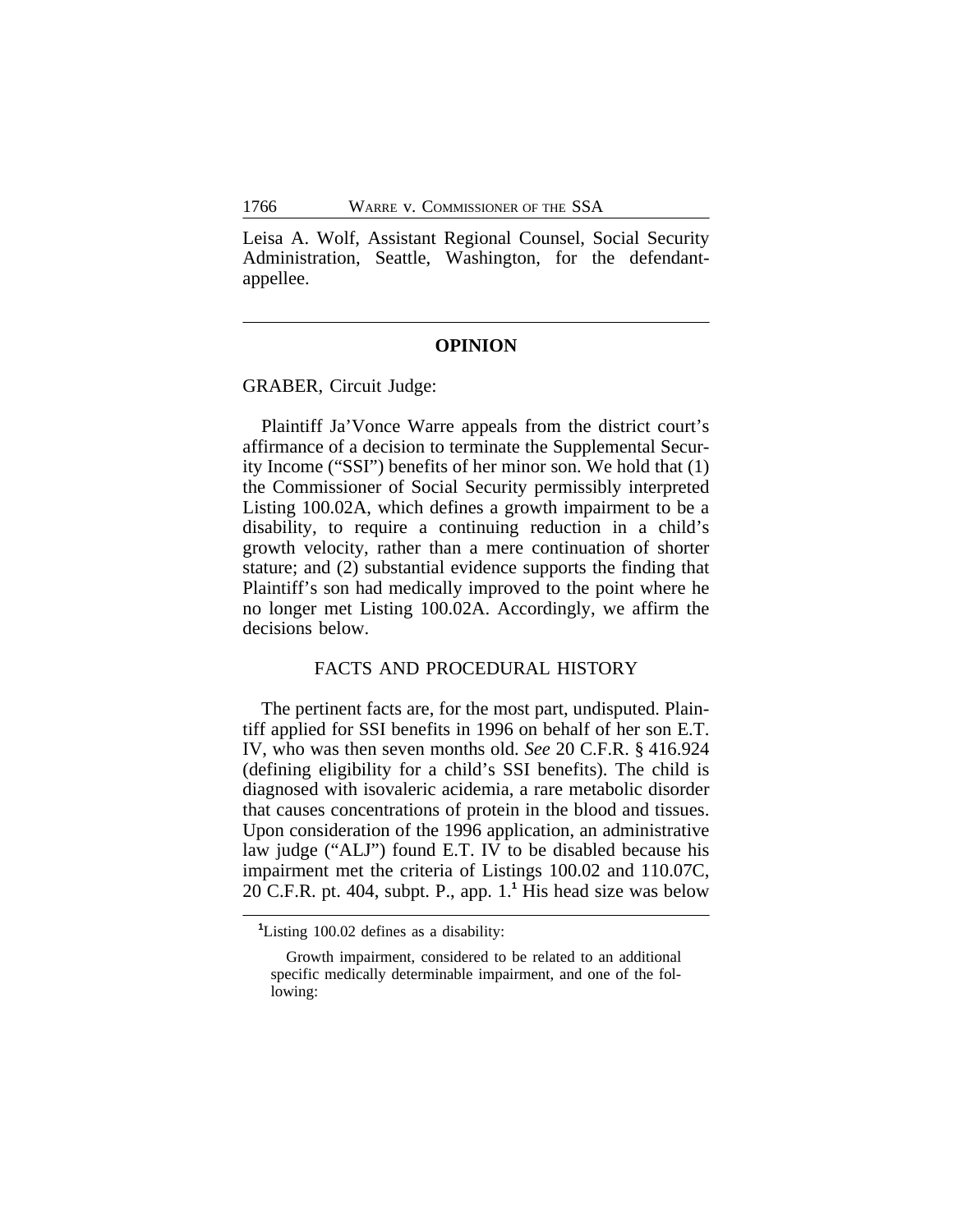the fifth percentile, his height was at the forty-fifth percentile, and his social/emotional development was at a level that was less than fifty percent of his chronological age. By the age of seven months the child had been hospitalized approximately 14 times due to his condition.

The Social Security Administration ("SSA") conducted a continuing disability review in 2001. *See* 20 C.F.R. § 416.989 (explaining that the agency must evaluate recipients of SSI benefits from time to time to determine their continuing eligibility for benefits). The SSA found that E.T. IV had experienced "medical improvement" and that he was no longer eligible for SSI benefits. *See* 20 C.F.R. § 416.994a (stating that SSI benefits may be terminated if the recipient has medically improved and is not currently disabled).

Plaintiff requested a hearing, which took place on October 15, 2002. *See* 20 C.F.R. § 416.1430 (providing for a hearing before an ALJ). Plaintiff, the child's father, and medical expert Dr. Perry Grossman testified. The ALJ also considered documentary evidence from the child's treating physicians and his school.

At the time of the 2002 hearing, E.T. IV was seven years old. According to the evidence, he slept excessively, experienced periods of lethargy, urinated frequently, sometimes wet

B. Fall to, or persistence of, height below the third percentile. Listing 110.07 defines as a disability:

Multiple body dysfunction due to any confirmed hereditary, congenital, or acquired condition with one of the following:

. . . .

C. Growth impairment as described under the criteria in  $100.02A...$  [.]"

A. Fall of greater than 15 percentiles in height which is sustained; or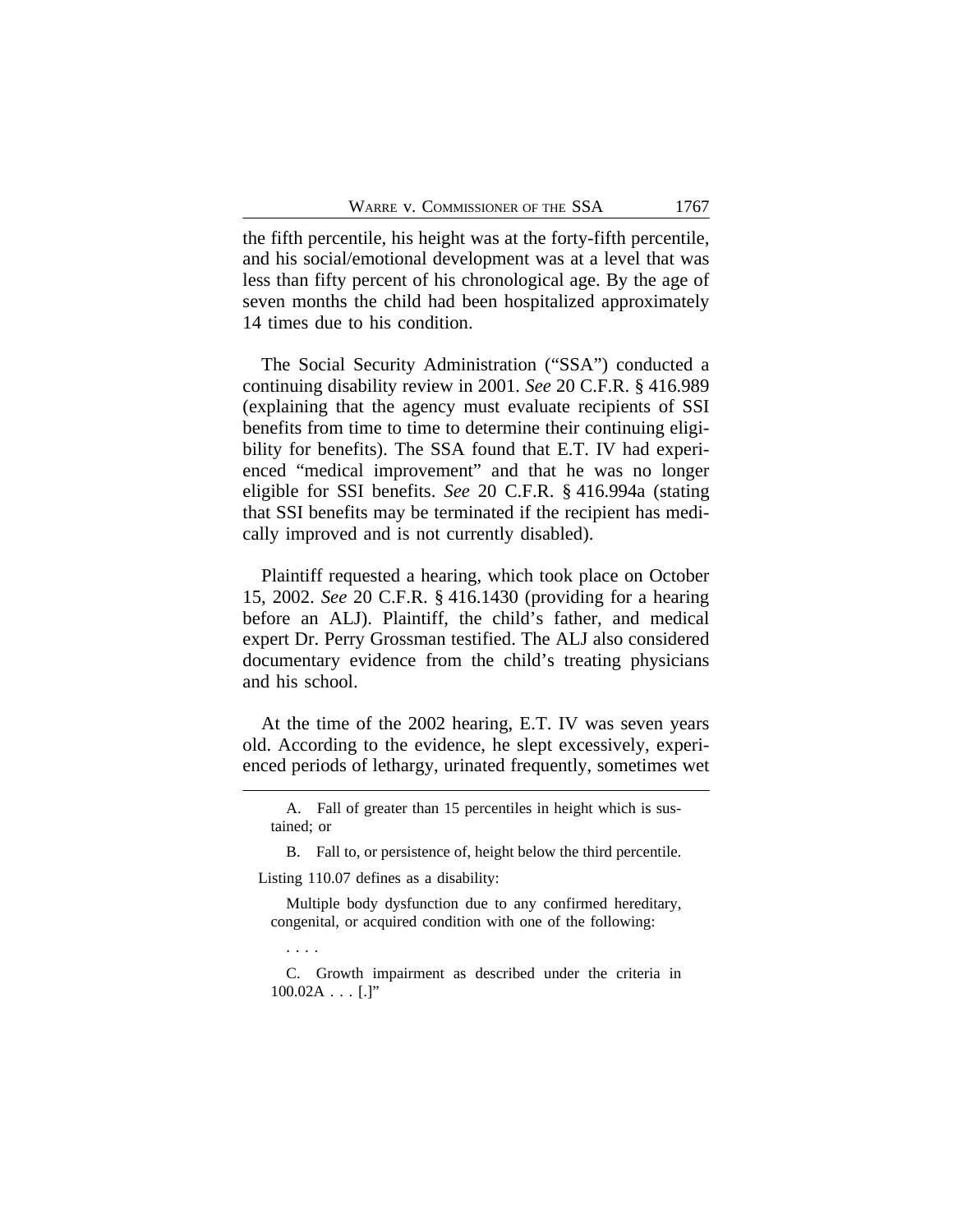his bed and, because of the medications that he was taking, smelled fishy when he perspired. E.T. IV had not been hospitalized since 2000, although he was taken to the emergency room once in 2002 due to lethargy. He missed 21 days of school during the 2000-2001 academic year because of his illness.

The child's parents testified that he was very forgetful and learned slowly, but his teachers reported that he functioned at grade level, had a normal attention span, and showed continued growth in his academic and social skills. He was found to socialize well and to be generally an active child with normal strength, coordination, and gait.

In 1998, E.T. IV's height was in the fiftieth percentile. In 1999 he dropped to the twenty-fifth percentile in stature. In 2000 and 2001, his height remained in the twenty-fifth percentile. Early in 2000, his weight was in the twenty-fifth percentile as well; by October of that year his weight had risen to the fiftieth percentile. At the time of the hearing, his head circumference also was near the fiftieth percentile.

At the 2002 hearing, Dr. Grossman testified that E.T. IV did not meet the criteria for Listing 100.02A because that Listing requires a "sustained decrease in the growth velocity." For this child, "the change didn't persist. What persisted was his height at the new percentile." In other words, for more than two years E.T. IV's height had remained stable at the twenty-fifth percentile, rather than continuing to slow down. Dr. Grossman testified that the child's prognosis was good and that "he's gotten over the most difficult period in his life."

Due to his condition, E.T. IV had to follow a strict lowprotein diet and take medications daily. His medications included carnitine, which cost \$250 per month; glycine, which cost \$150 per month; and calcium carbonate and iron supplements, which cost \$16 per month. Without those medications, E.T. IV is at high risk of brain damage or death. Even with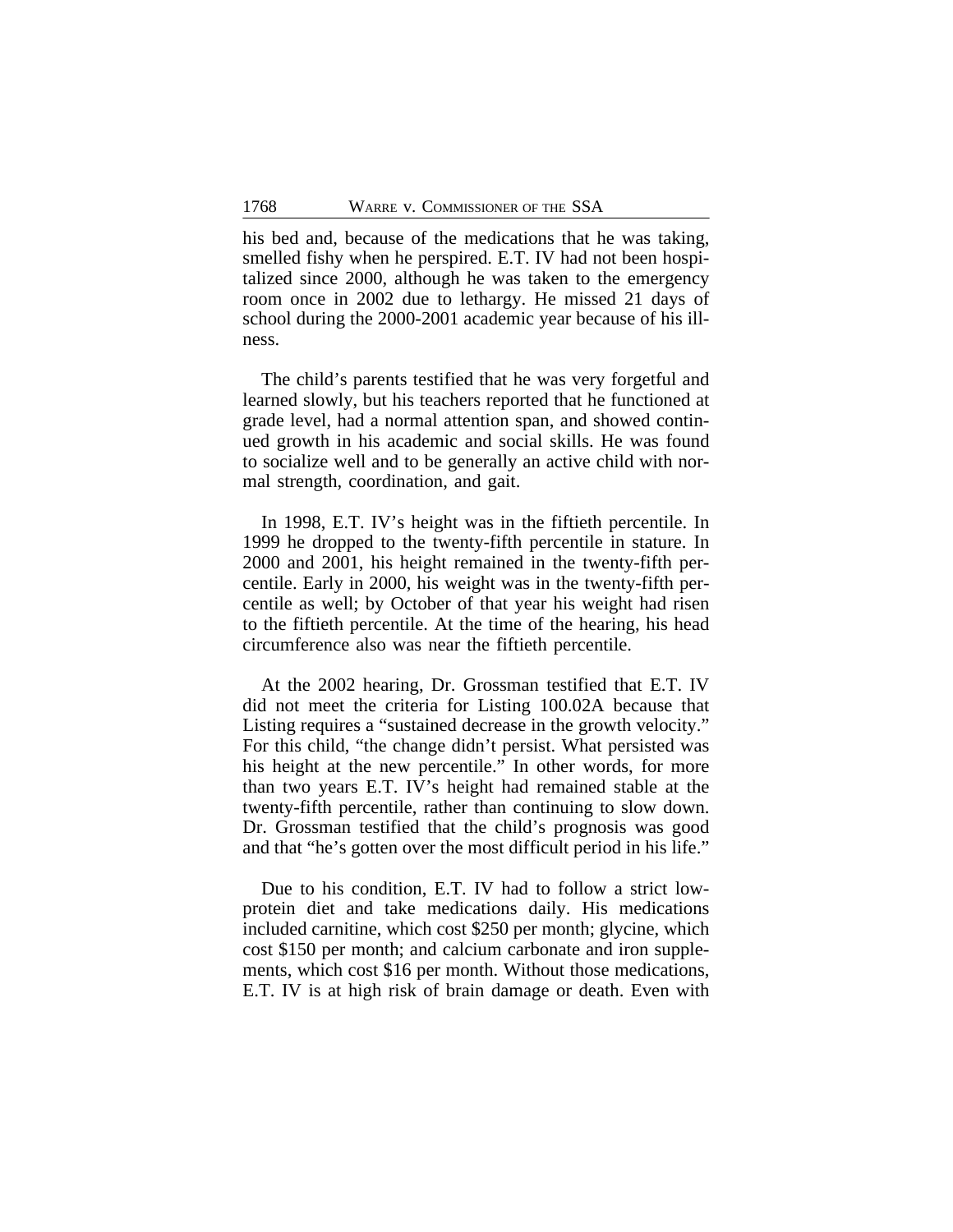proper treatment, he is at risk for developmental delay or brain damage "in the event that he is affected by an acute episode of illness that results in extreme metabolic acidosis that cannot be controlled." At the time of the 2002 hearing, Plaintiff and the child's father did not have health insurance apart from the child's eligibility for SSI benefits.

The ALJ determined that E.T. IV had experienced medical improvement. He found that E.T. IV's impairment no longer met or medically equaled Listing 100.02 because, "[a]lthough the claimant has had a fall of greater than 15 percentiles in height, the medical records document the claimant has been growing along the 25th percentile since February 2000." **2** Next, the ALJ found that E.T. IV's impairment was severe, but not disabling; although the child was "a[t] risk for medical decompensation and/or death without his medications, his ability to function in an age appropriate manner is only mildly impacted." The ALJ also considered whether the impairment was functionally equivalent to any listed impairment. He found that E.T. IV was markedly limited in the domain of health and physical well-being but, because he did not have extreme limitations in any one domain of functioning or marked limitations in any two domains of functioning, the impairment was not functionally equivalent to any listed impairment. *See* 20 C.F.R. § 416.926a (providing standard). Accordingly, the ALJ concluded that E.T. IV was no longer eligible for SSI benefits.

Plaintiff appealed to the district court, which affirmed the ALJ's 2002 decision. Plaintiff now timely appeals to us.

**<sup>2</sup>**Because the earlier finding that the child met Listing 110.07 depended on his meeting the criteria in Listing 100.02A, the ALJ's conclusion necessarily meant that the child no longer met Listing 110.07, either. *See supra* note 1.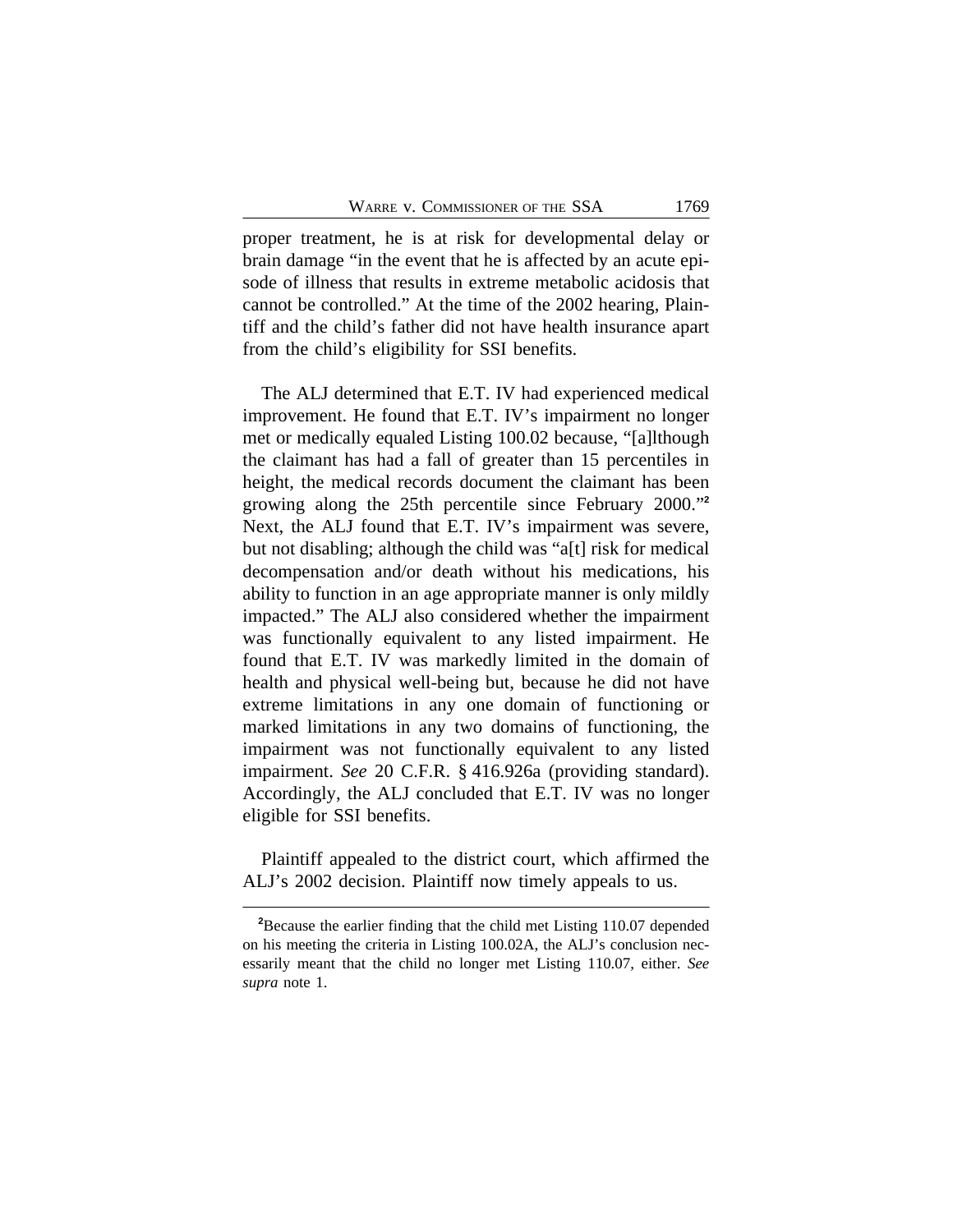### STANDARD OF REVIEW

We review de novo a district court's decision upholding the denial of social security benefits. *Moisa v. Barnhart*, 367 F.3d 882, 885 (9th Cir. 2004). We must affirm the decision if it is supported by substantial evidence, which is "more than a mere scintilla but not necessarily a preponderance." *Connett v. Barnhart*, 340 F.3d 871, 873 (9th Cir. 2003).

### DISCUSSION

#### A. *The Meaning of Listing 100.02A*

**[1]** The principal issue in this appeal is whether the district court and the ALJ properly interpreted Listing 100.02A, which requires a "*[f]all* of greater than 15 percentiles in *height which is sustained.*" (Emphases added.) Plaintiff argues that the italicized phrase plainly means that a person must sustain a fall in height that is never recovered. By contrast, the Commissioner of Social Security argues that "sustained" in this context means accompanied by a continuing reduction in growth velocity — in other words, not merely that the child remains shorter in stature, but that his growth *rate* has slowed.

**[2]** In our view, Listing 100.02A is ambiguous. It is unclear whether the "fall" (reduction in percentiles) must be "sustained," as the Commissioner argues, or whether only the reduced "height" must be "sustained," as Plaintiff contends. The text of the Listing reasonably supports the meanings urged by both parties.

**[3]** In that circumstance, the Commissioner's plausible interpretation of her agency's own regulation is entitled to deference. *Holohan v. Massanari*, 246 F.3d 1195, 1202 n.1 (9th Cir. 2001). Here, the Commissioner's interpretation is consistent with the wording of the regulation and the governing statute; indeed, it is the more sensible reading in terms of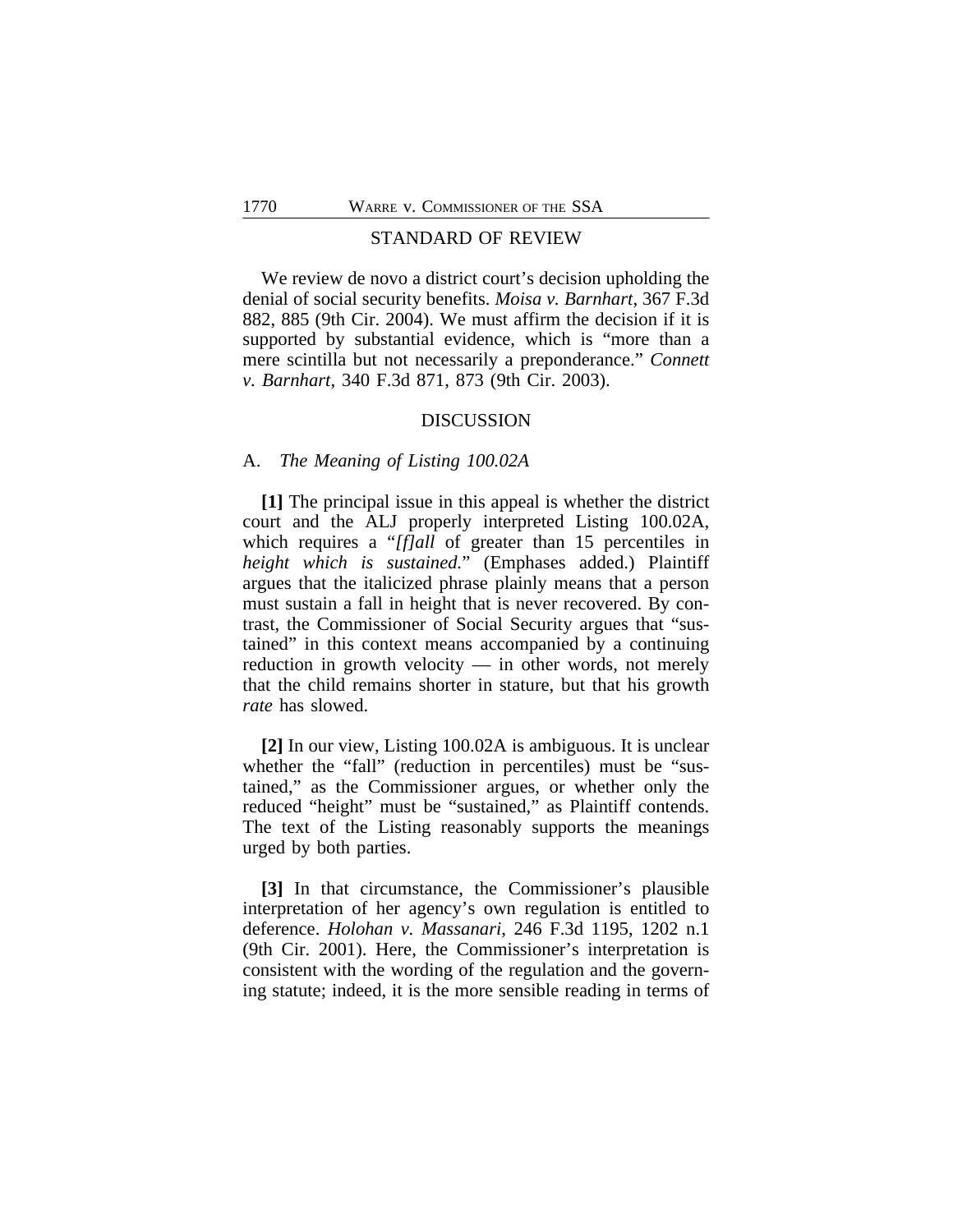what the Listing is trying to describe — a child who is not just short in stature, but whose *growth pattern* is so abnormal that he should be defined as disabled. Were we to adopt Plaintiff's interpretation, many a nondisabled child who simply ends a growth spurt would be defined as disabled.

**[4]** The Commissioner's interpretation also is more consistent with the Listing's context. Listing 100.02B defines a growth impairment involving a "[f]all to, or persistence of, height below the third percentile." Listing 100.02A omits "persistence of" height more than 15 percentiles below a child's previous height; yet this is the reading that Plaintiff would have us adopt. *See SEC v. McCarthy*, 322 F.3d 650, 656 (9th Cir. 2003) ("It is a well-established canon of statutory interpretation that the use of different words or terms within a statute demonstrates that [the drafter] intended to convey a different meaning for those words.").

Finally, in support of the ALJ's and the district court's holdings, the Commissioner relies on the Program Operations Manual System ("POMS"), an internal SSA document. POMS section DI 24598.020 states that "a child whose growth delay satisfies the criteria specified in Listings 100.02A or 100.03 but whose fall in growth is not also accompanied by a *continuing reduction* in growth velocity, does not meet the severity level of those listings." **3** The POMS

<sup>&</sup>lt;sup>3</sup>We reject Plaintiff's argument that, by citing the POMS, the Commissioner is supplying a post-hoc rationalization for the ALJ's decision. Although the ALJ did not cite the POMS, the medical expert who testified at the hearing did, and the ALJ clearly credited the expert's and the Commissioner's interpretation of the Listing. The Commissioner is not asking this court to invent a new ground of decision; rather, the POMS simply is additional support for the Commissioner's and the ALJ's position.

We also reject Plaintiff's argument that this POMS section adds a substantive requirement to Listing 100.02 and is therefore invalid. Although policies authorized by the POMS that go beyond the SSA's governing statute and regulations may not be valid, *see Briggs v. Sullivan*, 886 F.2d 1132, 1144 (9th Cir. 1989), that is not the case here. The POMS merely interprets the Listing in question.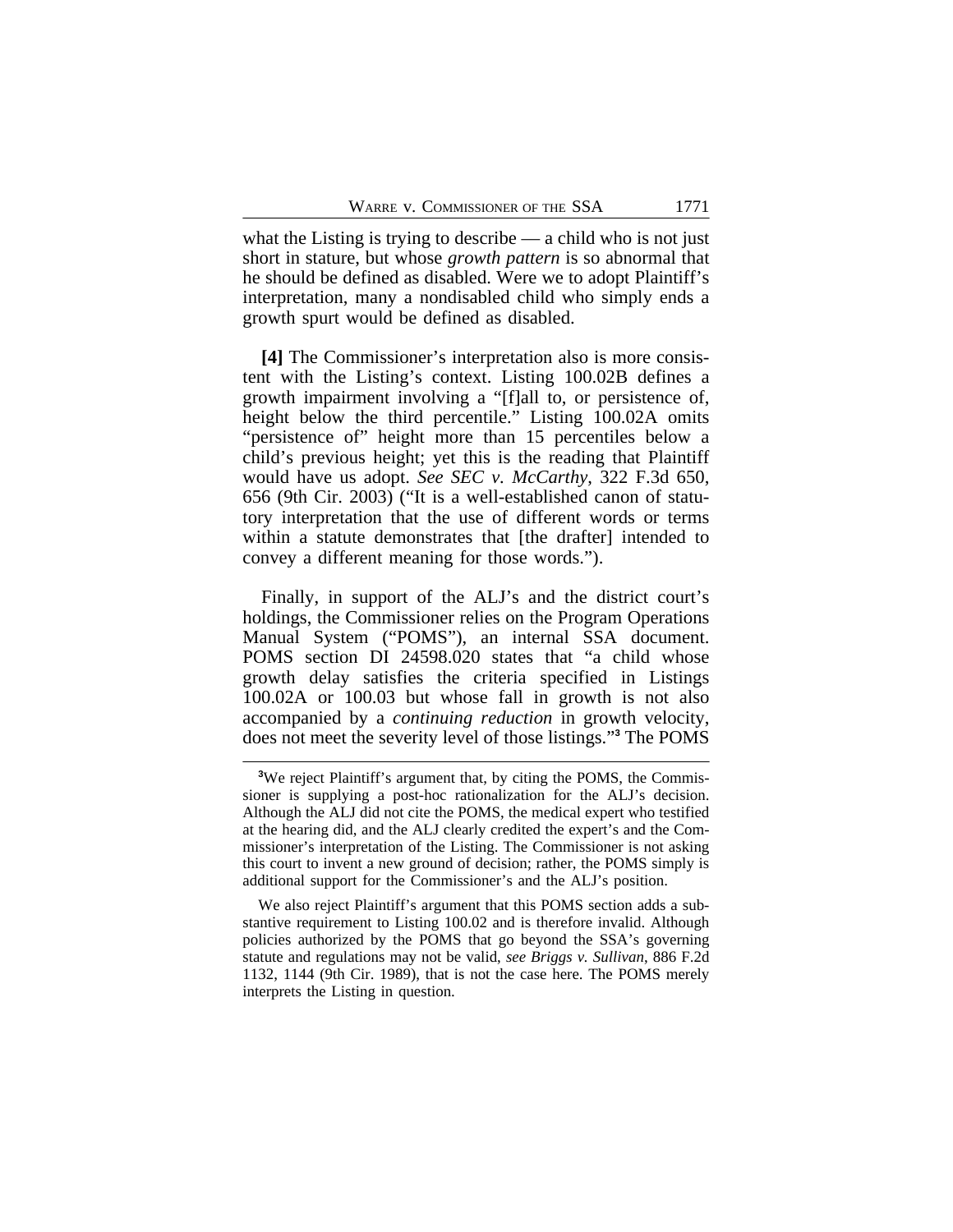does not have the force of law, but it is persuasive authority. *Hermes v. Sec'y of Health & Human Servs.*, 926 F.2d 789, 791 n.1 (9th Cir. 1991).

**[5]** For all these reasons, we hold that the district court and the ALJ did not err in holding that Listing 100.02A requires a continuing reduction in growth velocity.

#### B. *Substantial Evidence of Medical Improvement*

**[6]** Next, we consider whether substantial evidence supports the finding of the ALJ and the district court that E.T. IV no longer met Listing 100.02A.**<sup>4</sup>** We hold that substantial evidence supports that conclusion, even though the child still suffers from the same metabolic disorder that previously rendered him disabled. It is undisputed that, at the time of the 2002 hearing, the child had steadily maintained growth at the twenty-fifth percentile for more than two years. In addition, the child's head size, intellectual development, academic functioning, socialization, attention span, strength, coordination, and gait had come within a normal range.

**[7]** "Medical improvement" is defined as

any decrease in the medical severity of [the claimant's] impairment(s) which was present at the time of the most recent favorable medical decision that [the claimant was] disabled or continued to be disabled. . . . A determination that there has been a decrease in medical severity must be based on changes (improvement) in the symptoms, signs, or laboratory findings associated with [claimant's] impairment(s).

<sup>&</sup>lt;sup>4</sup>It is undisputed that E.T. IV does not meet the criteria of Listing 100.02B.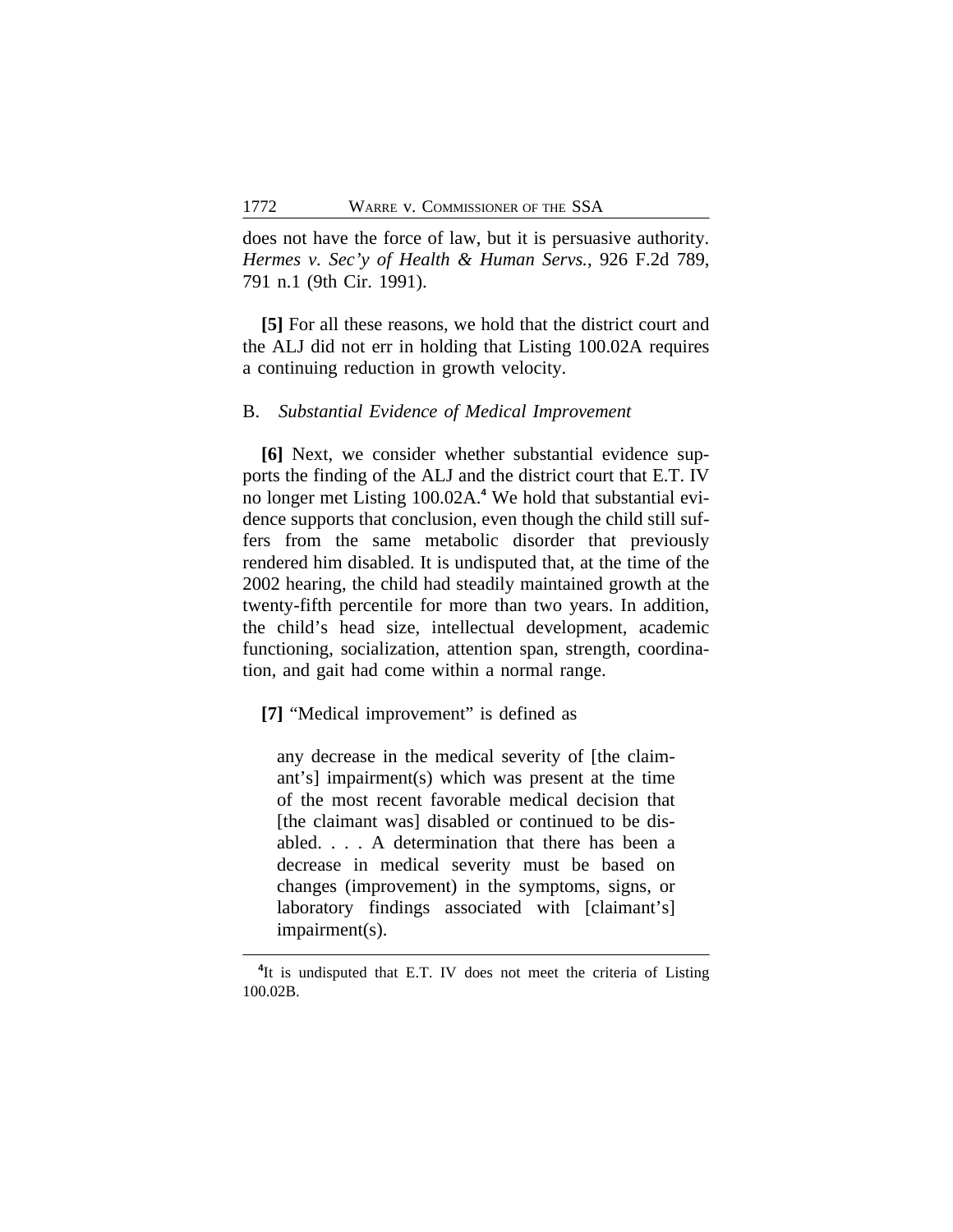20 C.F.R. § 416.994a(c). In other words, the key question is not whether the claimant still suffered from the same medical problem he had when benefits were awarded, but whether the severity of the problem had decreased sufficiently to enable him to engage in gainful activity. In short, E.T. IV's continuing diagnosis of isovaleric acidemia did not preclude a finding of medical improvement.

**[8]** Neither did the difficult economic circumstance of the child's family preclude a finding that he was no longer disabled. Impairments that can be controlled effectively with medication are not disabling for the purpose of determining eligibility for SSI benefits. *See, e.g.*, *Brown v. Barnhart*, 390 F.3d 535, 540 (8th Cir. 2004); *Lovelace v. Bowen*, 813 F.2d 55, 59 (5th Cir. 1987); *see also Odle v. Heckler*, 707 F.2d 439, 440 (9th Cir. 1983) (affirming a denial of benefits and noting that the claimant's impairments were responsive to medication). It is true that benefits may not be denied to a disabled claimant because of a failure to obtain treatment that the claimant cannot afford. *See, e.g.*, *Gamble v. Chater*, 68 F.3d 319, 321 (9th Cir. 1995). This rule implements the agency's official policy: Social Security Ruling ("SSR") 82-59 provides that an individual's failure to follow prescribed treatment is justifiable if the individual is unable to afford such treatment. *See id*. (noting that SSR 82-59 interprets 20 C.F.R. §§ 404.1530 and 416.930 and is binding on the SSA). But there is no statutory, regulatory, or judicial authority to support the rule that the dissent urges us to adopt, namely, that disability benefits may not be discontinued if the claimant cannot afford treatment without them. To the contrary, in the only reported case in which this rule was proposed, the Fifth Circuit flatly rejected it. *Burnside v. Bowen*, 845 F.2d 587, 592 (5th Cir. 1988), *abrogated on other grounds by Sullivan v. Zebley*, 493 U.S. 521, 527 n.5 (1990).

It may be that the dissent's rule would comport best with the Social Security Act's overall purpose. *See* dissent at 1777. On the other hand, holding that a claimant is entitled to con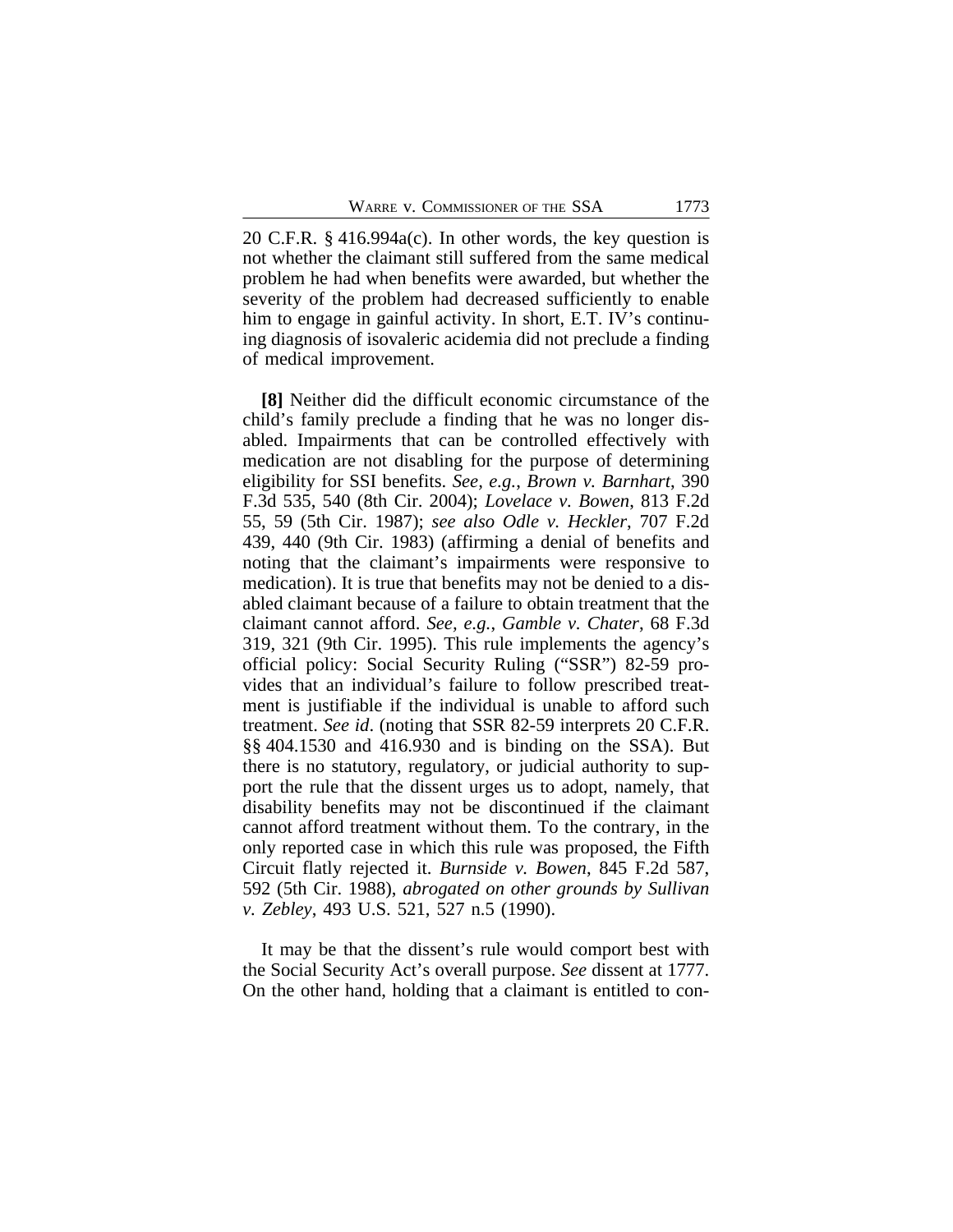tinue receiving SSI benefits when the claimant's impairment is *not* presently disabling, but when the claimant instead seeks SSI benefits as a means of affording medication to prevent his impairment from becoming disabling at an unknown time in the future, could "open the door to virtually unlimited claims for preventative benefits." *Burnside*, 845 F.2d at 592. Deciding between these competing policies is a choice for Congress and the SSA in the first instance.

Finally, neither the ALJ nor the district court made a factual finding that the family does not have, or cannot find, resources for obtaining medications for E.T. IV. *See* SSR 82- 59 (requiring all possible community resources to be explored and claimant's financial circumstances to be documented). Plaintiff may be eligible for other forms of assistance that will allow her to continue to purchase her son's expensive medications. *See, e.g.*, Or. Rev. Stat. § 414.706(3) (funding health services for persons under age 19 with incomes no more than 200 percent of federal poverty guidelines). Plaintiff does not ask this court for a remand for factual findings. Thus, the question whether the family can afford E.T. IV's medications and, if not, whether their financial condition entitles him to continuing benefits, is not squarely presented.

#### C. *Functional Equivalence to a Listed Impairment*

Plaintiff also argues that the Commissioner erred in finding that E.T. IV's condition is not functionally equivalent to a listed impairment. 20 C.F.R. § 416.926a. Although Plaintiff made that argument to the Commissioner, she did not raise it before the district court. Accordingly, this issue is waived, *Edlund v. Massanari*, 253 F.3d 1152, 1158 n.7 (9th Cir. 2001), and we do not consider it.

## AFFIRMED.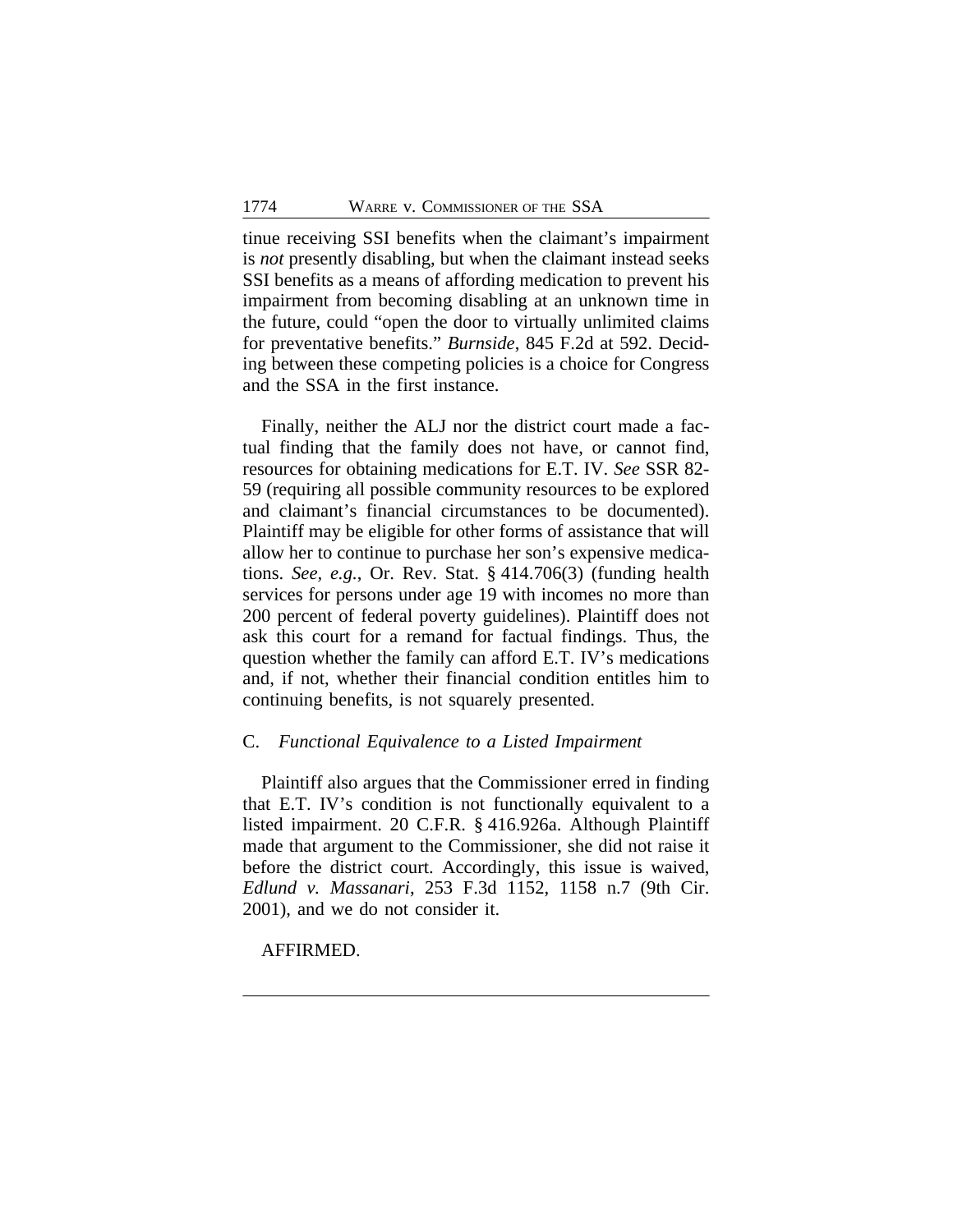## FERGUSON, Circuit Judge, dissenting:

Without his costly medication and special vegetarian diet, E.T. IV will suffer progressive brain damage and other complications of his inherited disease, isovaleric acidemia, that will lead to his death. The majority would discontinue E.T. IV's SSI benefits without considering whether his mother, the Plaintiff, can independently afford his life-saving medication.

The Plaintiff contends, and there are no facts in the record to refute her claim, that she cannot afford her son's treatment without the assistance of his SSI benefits. For nearly six years, the Plaintiff received SSI benefits on behalf of E.T. IV because her income was consistently below the level necessary to qualify her for government assistance. *See* 20 C.F.R. § 416.202 (to qualify for SSI benefits, claimant must not have more income or resources than are permitted). At the time of the administrative hearing, neither the Plaintiff nor E.T. IV's father had health insurance that would cover E.T. IV. While the majority suggests that the Plaintiff will be able to secure state assistance to pay for her son's treatment, maj. op. at 1773-74, the Plaintiff contends that under-funding of the Oregon state health plan will leave her son without the treatment he needs. Based on the Plaintiff's established income qualification for SSI, and the lack of facts refuting that qualification, we can only conclude that the Plaintiff cannot independently afford her son's expensive medication and diet. Therefore, to deny E.T. IV his SSI benefits is to deny him his life-saving treatment.

I cannot condone permitting a nine-year old boy to suffer brain damage and death. For this reason, I dissent.

\*\*\*\*\*

The law of this Circuit does not compel the majority's conclusion that this Court should uphold the discontinuance of E.T. IV's SSI benefits. Indeed, firmly-established precedent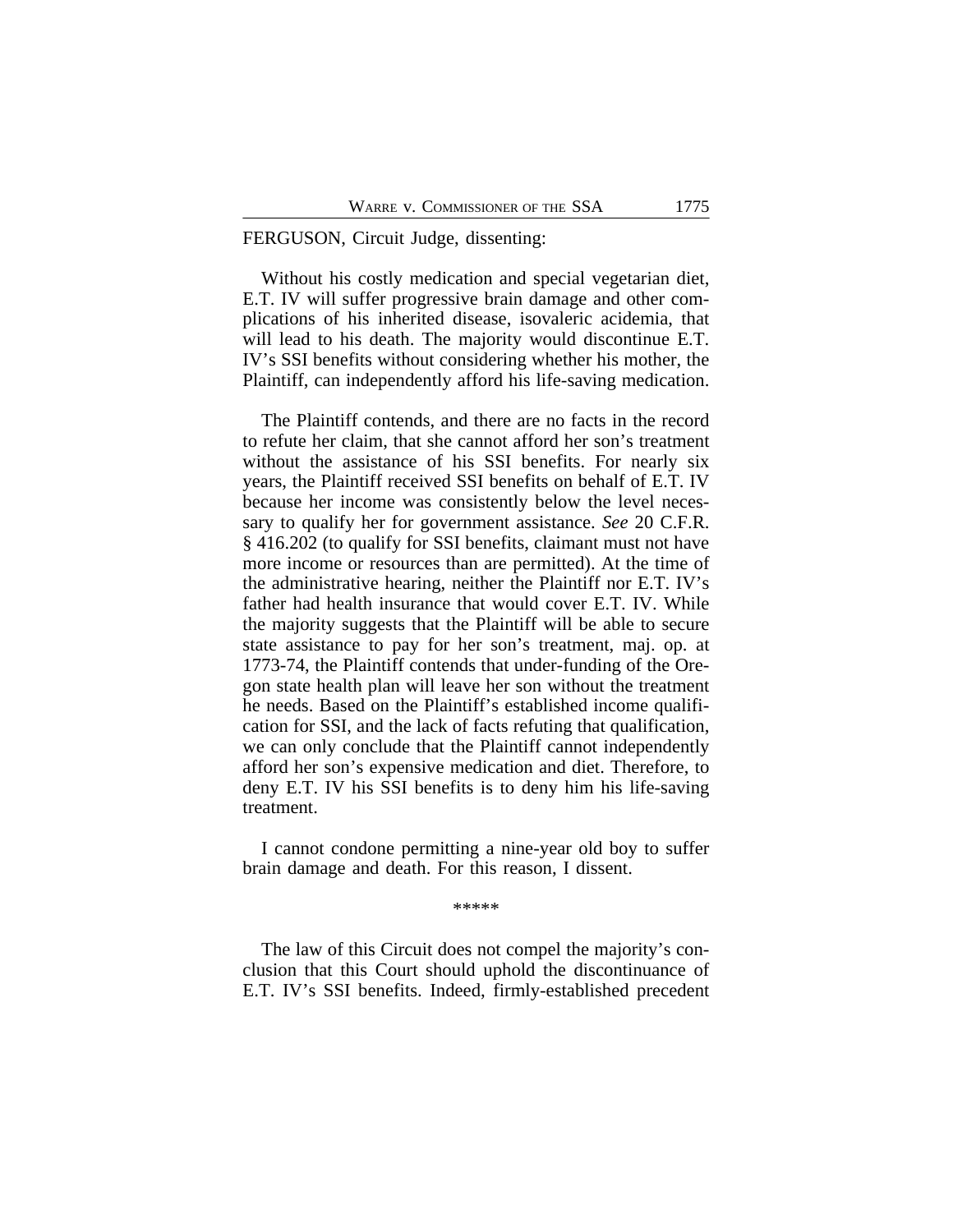requires the SSA to take a claimant's ability to afford necessary treatment into account when making an initial determination regarding whether the claimant is disabled, and therefore entitled to SSI benefits. *See, e.g.*, *Gamble v. Chater*, 68 F.3d 319, 321 (9th Cir. 1995). This principle can and should be extended to ALJ decisions made in the context of continuing disability reviews.

In reaching its conclusion, the majority relies on the proposition that "[i]mpairments that can be controlled effectively with medication are not disabling for the purpose of eligibility for SSI benefits." Maj. op. at 1773. This statement is only partially correct. Impairments that can be controlled effectively with medication are not disabling for the purpose of SSI eligibility *if* the claimant can obtain the medication, but chooses not to without good reason. *See Brown v. Barnhart*, 390 F.3d 535, 540 (8th Cir. 2004) ("Failure to follow a prescribed course of remedial treatment without good reason is grounds for denying an application for benefits." (internal quotation marks omitted)). Claimants who cannot afford necessary medication or treatment, however, cannot be denied benefits on the basis that they have not undergone such treatment. *See, e.g.*, *Gamble*, 68 F.3d at 321 (holding that "[d]isability benefits may not be denied because of the claimant's failure to obtain treatment he cannot obtain for lack of funds"); *Brown*, 390 F.3d at 540 (recognizing that " 'a lack of sufficient financial resources to follow prescribed treatment to remedy a disabling impairment may be . . . an independent basis for finding justifiable cause for noncompliance [with prescribed treatment]' " (quoting *Tome v. Schweiker*, 724 F.2d 711, 714 (8th Cir, 1984))); *Lovelace v. Bowen*, 813 F.2d 55, 59 (5th Cir. 1987) (holding that if "the claimant cannot afford the prescribed treatment or medicine, and can find no way to obtain it, the condition that is disabling in fact continues to be disabling in law." (internal quotation marks and citation omitted)). Indeed, "[m]edicine or treatment an indigent person cannot afford is no more a cure for his condition than if it had never been discovered." *Lovelace*, 813 F.2d at 59.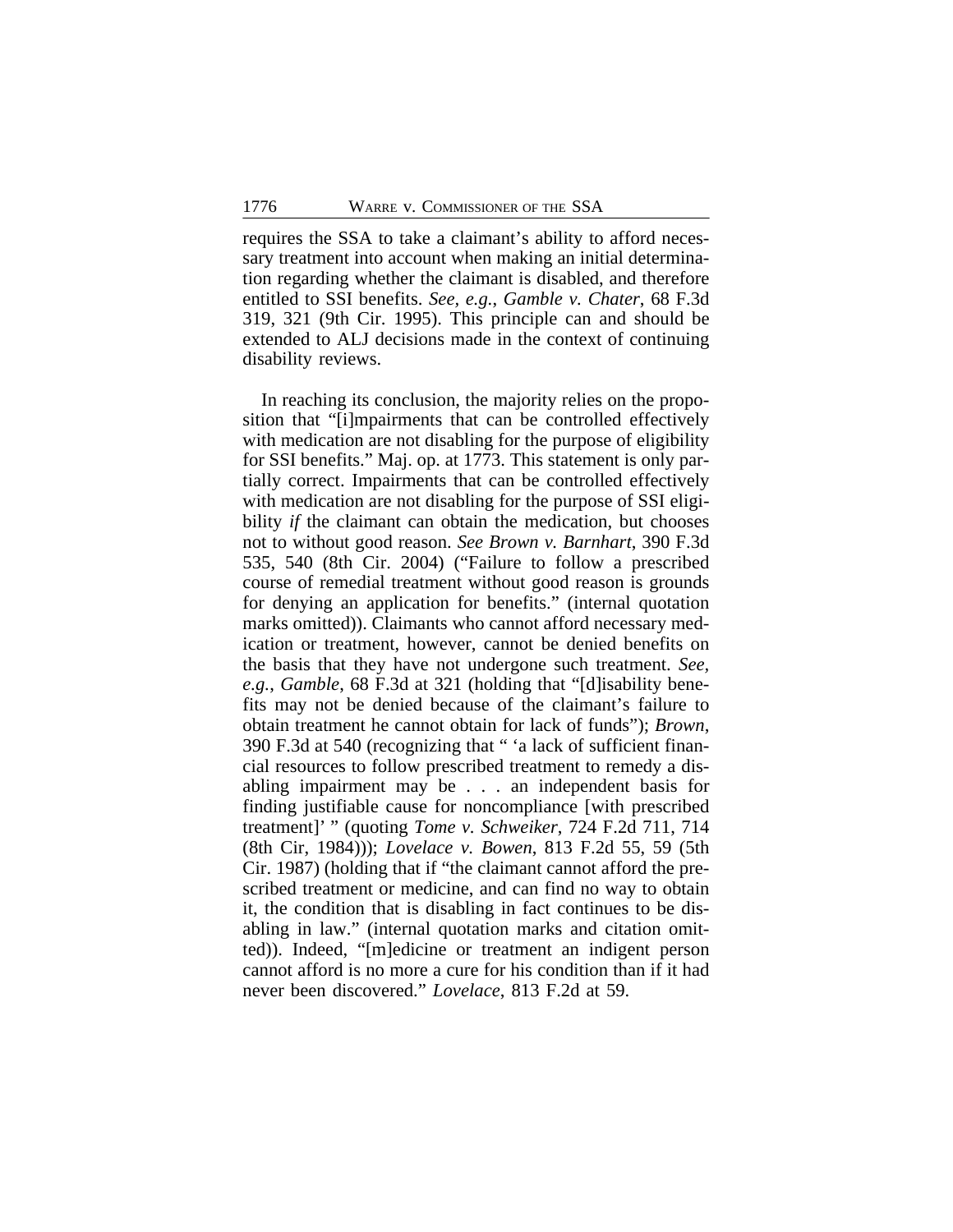This well-settled exception exists because the primary purpose of the Social Security Act is "to give financial assistance to disabled persons because they are without the ability to sustain themselves." *Gamble*, 68 F.3d at 322. To deny benefits to a person because his disability could be prevented by medication that he cannot afford "directly contravene[s]" this purpose. *Id*. Furthermore, "disabled children who live in lowincome households are certainly among the most disadvantaged of all Americans and . . . are deserving of special assistance in order to help them become self-supporting members of our society." H.R. Rep. No. 92-231, at 147-48 (1971), *as reprinted in* 1972 U.S.C.C.A.N. 4989, 5133-34.

The case law that requires a claimant's financial situation to be taken into account in an initial SSI disability determination also counsels that such financial considerations be factored into continuing disability reviews in order to fulfill the purposes of the Social Security Act.

The majority justifies its decision to disregard E.T. IV's financial situation, and thereby deny him benefits, by citing a Fifth Circuit case for the proposition that granting benefits to a claimant "when the claimant's impairment is *not* presently disabling, but when the claimant instead seeks SSI benefits as a means of affording medication to prevent his impairment from becoming disabling at an unknown time in the future, could 'open the door to virtually unlimited claims for preventative benefits.' " Maj. op. at 1774 (quoting *Burnside v. Bowen*, 845 F.2d 587, 592 (5th Cir. 1988), *abrogated on other grounds by Sullivan v. Zebley*, 493 U.S. 521, 527 n.5 (1990)). But *Burnside*'s basic assumption regarding future "unlimited claims" is flawed.

The Plaintiff is not only seeking benefits to prevent her son's disability, she is seeking them to prevent his death. If the Plaintiff cannot afford her son's medication and special diet, then it is not only "conceivable," *Burnside*, 845 F.2d at 592, but *certain* that E.T. IV's condition will deteriorate,